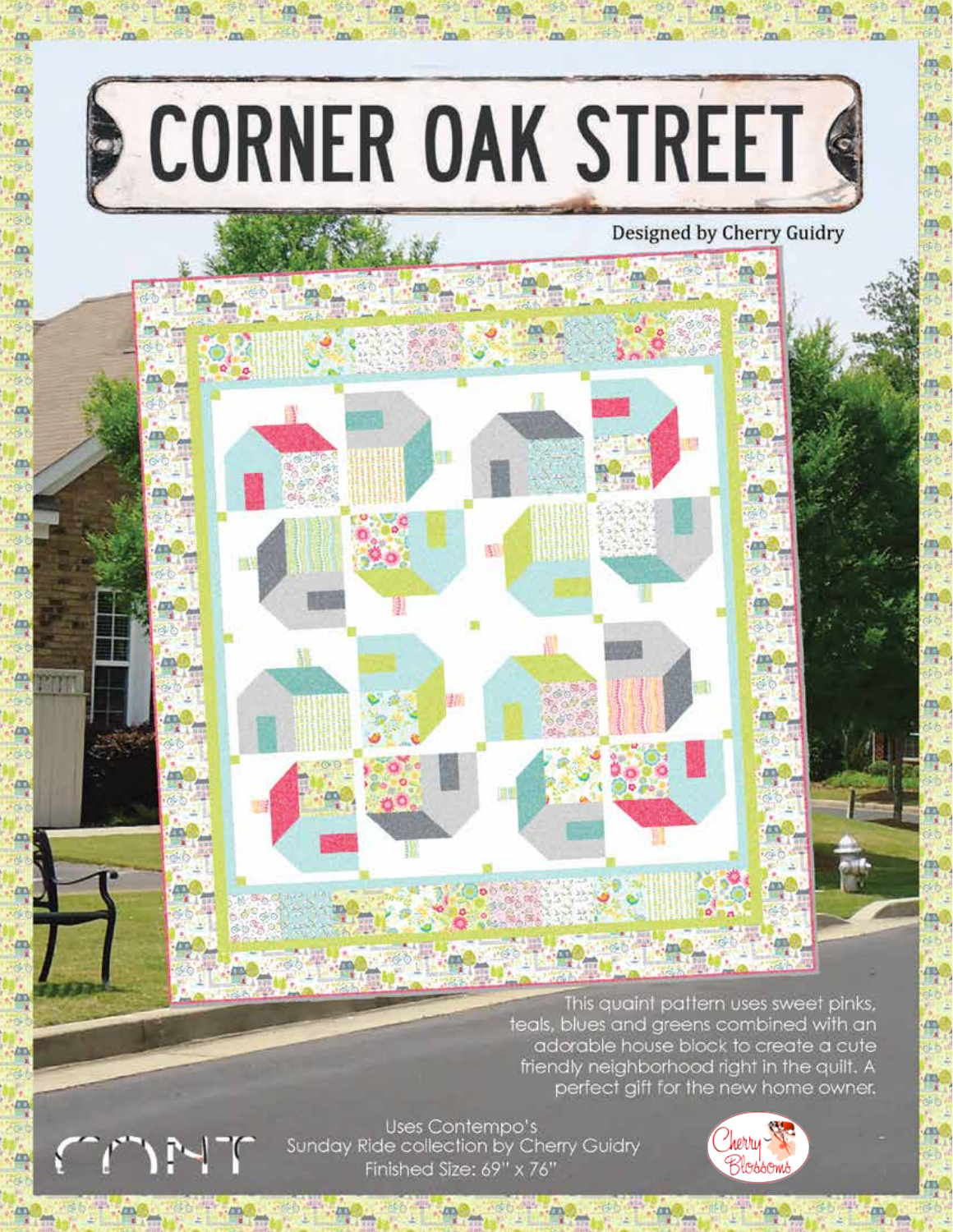|                                                                                                                                                                                                                                                                                | <b>FABRIC</b>                                                                                                                                          | <b>Cut</b>                                                                                                                                                                                                                                                                                                                                                                                              |
|--------------------------------------------------------------------------------------------------------------------------------------------------------------------------------------------------------------------------------------------------------------------------------|--------------------------------------------------------------------------------------------------------------------------------------------------------|---------------------------------------------------------------------------------------------------------------------------------------------------------------------------------------------------------------------------------------------------------------------------------------------------------------------------------------------------------------------------------------------------------|
| CORNER OAK<br>STREET<br>69" x 76"                                                                                                                                                                                                                                              | WHITE<br>10087-09                                                                                                                                      | (20) 1½" x WOF strips, sub-cut into:<br>$(16)$ $1\frac{1}{2}$ " x $12\frac{1}{2}$ " - A<br>(40) $1\frac{1}{2}$ " x $12\frac{1}{2}$ - Sashing strips<br>(1) 7" x WOF strip, sub-cut into (2) 7" x 20" strips - H<br>(1) $4\frac{1}{2}$ " x WOF strips, sub-cut into (2) $4\frac{1}{2}$ " x 20" strips - B<br>$(3)$ $3\frac{1}{2}$ " x WOF, sub-cut into:<br>$(16)$ 3½" x 3½" - C<br>$(16)$ 3½" x 3½" - G |
| · Cutting instructions are<br>based on fabric that is at<br>least 40" wide.<br>• WOF = Width Of Fabric<br>folded selvage to selvage.<br>· All seam allowances are<br>$\frac{1}{4}$ .<br>fabric<br>$\bullet$ Press<br>before<br>cutting.<br>• Cut and label all your<br>pieces. | LT TEAL<br>10087-54                                                                                                                                    | (2) 31/2" x WOF strips, sub-cut into:<br>$(8)$ 3½" x 6½" - K<br>(4) 21/2" x WOF strips, sub-cut into:<br>$(8)$ 2 $\frac{1}{2}$ " x 6 $\frac{1}{2}$ " - F<br>$(16)$ 2 <sup>1</sup> / <sub>2</sub> " x 4 <sup>1</sup> / <sub>2</sub> " - E<br>(6) $1\frac{1}{2}$ " x WOF strips - Borders 1 & 2                                                                                                           |
|                                                                                                                                                                                                                                                                                | LT GRAY<br>10087-08                                                                                                                                    | (2) 31/2" x WOF strips, sub-cut into:<br>$(8)$ 3½" x 6½" - K<br>(4) 21/2" x WOF strips, sub-cut into:<br>$(8)$ 2 $\frac{1}{2}$ " x 6 $\frac{1}{2}$ " - F<br>$(16)$ 2 <sup>1</sup> / <sub>2</sub> " x 4 <sup>1</sup> / <sub>2</sub> " - E                                                                                                                                                                |
|                                                                                                                                                                                                                                                                                | DK PINK<br>10087-26                                                                                                                                    | $(1)$ 3½" x WOF strip, sub-cut into:<br>$(4)$ 3½" x 6½" - J<br>$(4)$ 3 <sup>1</sup> / <sub>2</sub> " x 3 <sup>1</sup> / <sub>2</sub> " - 1<br>$(1)$ 2 $\frac{1}{2}$ " x WOF strip, sub-cut into:<br>(4) $2\frac{1}{2}$ " x 4 $\frac{1}{2}$ " - M<br>$(8)$ 2 $\frac{1}{4}$ x WOF - Binding                                                                                                               |
|                                                                                                                                                                                                                                                                                | DK TEAL<br>10087-84                                                                                                                                    | $(1)$ 3½" x WOF strip, sub-cut into:<br>$(4)$ 3½" x 6½" - J<br>$(4)$ 3 <sup>1</sup> / <sub>2</sub> " x 3 <sup>1</sup> / <sub>2</sub> " - 1<br>$(1)$ 2 $\frac{1}{2}$ " x WOF strip, sub-cut into:<br>(4) $2\frac{1}{2}$ " x 4 $\frac{1}{2}$ " - M                                                                                                                                                        |
|                                                                                                                                                                                                                                                                                | DK GRAY<br>10087-11                                                                                                                                    | $(1)$ 3½" x WOF strip, sub-cut into:<br>$(4)$ 3½" x 6½" - J<br>$(4)$ 3½" x 3½" - 1<br>$(1)$ 2 $\frac{1}{2}$ " x WOF strip, sub-cut into:<br>$(4)$ 2½" x 4½" - M                                                                                                                                                                                                                                         |
|                                                                                                                                                                                                                                                                                | <b>GREEN</b><br>10087-40                                                                                                                               | $(1)$ 3 $\frac{1}{2}$ " x WOF strip, sub-cut into:<br>$(4)$ 3½" x 6½" - J<br>(4) $3\frac{1}{2}$ " x $3\frac{1}{2}$ " - 1<br>$(1)$ 2 $\frac{1}{2}$ " x WOF strip, sub-cut into:<br>(4) $2\frac{1}{2}$ " x 4 $\frac{1}{2}$ " - M<br>$(2)$ $1\frac{1}{2}$ " x WOF, sub-cut into:<br>(25) $1\frac{1}{2}$ " x $1\frac{1}{2}$ " - Cornerstones<br>(7) 21/2" x WOF - Borders 3 & 4                             |
|                                                                                                                                                                                                                                                                                | <b>PINK STRIPE</b><br>10088-26                                                                                                                         | $(1)$ 2" $\times$ 20" strip - L<br>$(1) 6\frac{1}{2}$ " x $6\frac{1}{2}$ " - D                                                                                                                                                                                                                                                                                                                          |
|                                                                                                                                                                                                                                                                                | <b>TEAL STRIPE</b><br>10088-54                                                                                                                         | $(1)$ 2" $\times$ 20" strip - L<br>$(1)$ 6 <sup>1</sup> / <sub>2</sub> " x 6 <sup>1</sup> / <sub>2</sub> " - D                                                                                                                                                                                                                                                                                          |
|                                                                                                                                                                                                                                                                                | <b>FAT EIGHTHS</b><br>10081-09<br>10083-54<br>10081-40<br>10086-54<br>10082-40<br>10086-26<br>10084-09<br>10085-26<br>10084-54<br>10085-09<br>10083-09 | From 11 fat eighths cut:<br>$(1) 6\frac{1}{2}$ " x $6\frac{1}{2}$ " - D<br>Cut (1) more $6\frac{1}{2}$ " x $6\frac{1}{2}$ " from (2) of the fat eighths<br>From (10) fat eighths cut:<br>$(2)$ 6" x 5 $\frac{1}{2}$ " - Pieced border                                                                                                                                                                   |
|                                                                                                                                                                                                                                                                                | SERENDIPITY<br>10082-09                                                                                                                                | $(8)$ 5½" x WOF Borders 5 & 6 strips<br>$(1)$ 6 <sup>1</sup> / <sub>2</sub> " x 6 <sup>1</sup> / <sub>2</sub> " - D                                                                                                                                                                                                                                                                                     |

Jm.

mo ret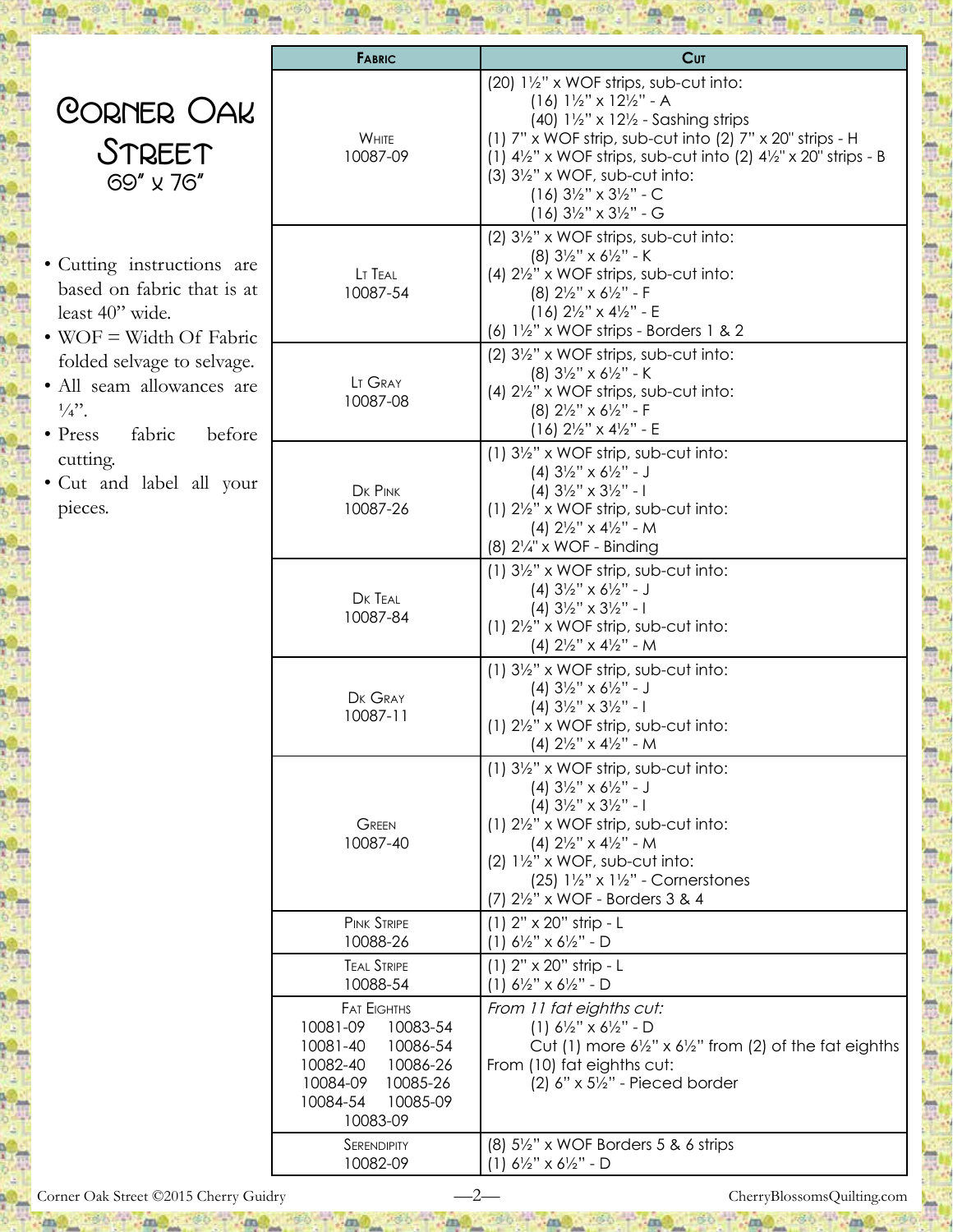## Corner Oak Street

- 1. Sew a white 7" x 20" H strip onto the left edge of a pink stripe 2" x 20" L strip; sew a white 4½" x 20" B strip to the right edge of the pink stripe. Repeat with the teal stripe 2" x 20" L strip.
- Cut each of these strip sets into (8)  $2\frac{1}{2}$ " x 12 $\frac{1}{2}$ " units.



3. Sew a It teal  $2\frac{1}{2}$ " x  $4\frac{1}{2}$ " E strip to the right and left edges of a dk pink 2½" x 4½" M strip; sew a total of (4) lt teal/dk pink EME units.



- Repeat Step 3 with the It teal E and the green M strips; the lt gray E and the dk gray M; the lt gray E and the dk teal M. Make a total of (4) EME units from each color combination.
- Sew a It teal  $2\frac{1}{2}$ " x  $6\frac{1}{2}$ " F strip onto the top edge of the EME Unit. Repeat with each EME unit and its corresponding F fabric.



6. Sew a  $6\frac{1}{2}$ " x  $6\frac{1}{2}$ " D square onto the right edge of the pieced EME/F unit. Repeat with the remaining (15) 6½" x 6½" D squares and the remaining (15) EME/F units.



- 7. Draw a diagonal line onto the wrong side of all the white 3½" x 3½" C & G squares and the dk pink 3½" x 3½" I squares.
- Following the diagram below, place a white  $3\frac{1}{2}$ " x  $3\frac{1}{2}$ " G square onto the left side of a It teal  $3\frac{1}{2}$ " x  $6\frac{1}{2}$ " K strip and sew on the traced line. Trim the excess fabric, leaving a ¼" seam allowance and press the fabric towards the left corner. Follow these steps to sew the dk pink 3½" x 3½" I square onto the right side of the lt teal 3½" x 6½" K strip.



- 9. Make a total of (4) GKI units from each of the following: - white/lt teal/dk pink
	- white/lt teal/green
	- white/lt gray/dk teal
	- white/lt gray/dk gray
- 10. Repeat the previous steps to sew a white 3½" x 3½" C square onto the right side of a dk pink 3½" x 6½" J strip; make (4) each with the dk pink, green, dk teal, and dk gray J strips.



11. Following the diagram below, construct (16) houses:





Make 4 houses from each color combination

12. Arrange the houses as indicated in the diagram below and sew the white  $1\frac{1}{2}$ " x  $12\frac{1}{2}$  sashing strips onto the left edge of each house block; sew a sashing strip onto the right edge of the last house on each row.



- 13. Sew (5) green  $1\frac{1}{2}$ " x  $1\frac{1}{2}$ " cornerstones and (4) white 1½" x 12½ sashing strips as follows:
- 14. Make a total of (5) sashing rows.

Corner Oak Street ©2015 Cherry Guidry —3— CherryBlossomsQuilting.com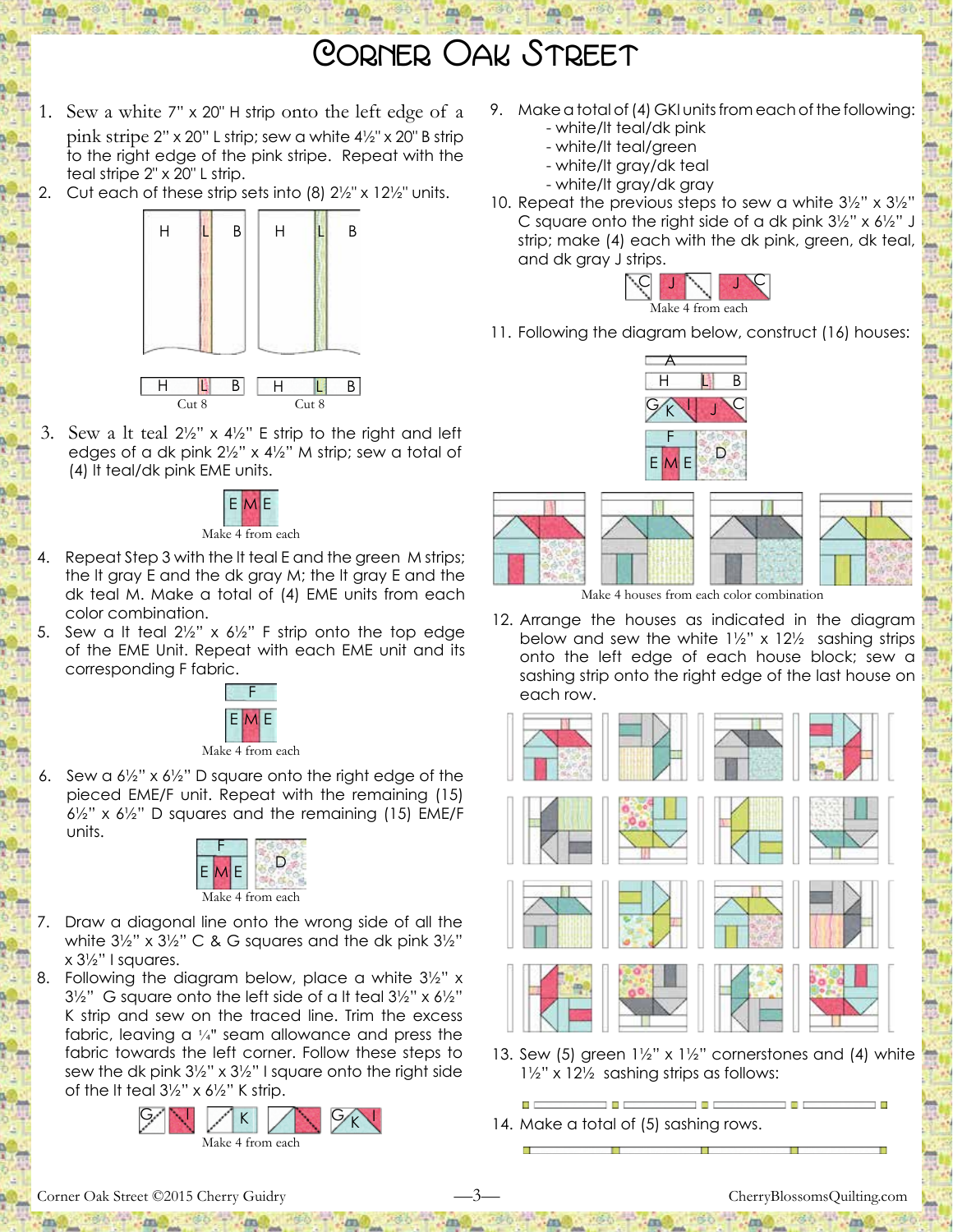## Corner Oak Street

15. Assemble the rows together to make the quilt center:



16. Sew (10) 6" x 5½" pieced border squares along the 5½" edge; repeat for a total of (2) pieced borders.

- 17. Sew (3) 1½" x WOF borders 1 & 2 strips, end to end, and cut into (2) 1½" x 53½" border 1 strips; sew onto the left and right edges of the quilt center.
- 18. Sew the remaining (3) 1½" x WOF borders 1 & 2 strips, end to end, and cut into (2) 1½" x 55½" border 2 strips; sew onto the top and bottom of the quilt center.
- 19. Sew the pieced border strips to the top and bottom edges of the quilt center.
- 20. Sew (4) green 2½" x WOF borders 3 & 4 strips, end to end, and cut into (2) 2½" x 66½" border 3 strips; sew onto the left and right edges.
- 21. Sew the remaining (3) green 2½" x WOF borders 3 & 4 strips, end to end, and cut into (2)  $2\frac{1}{2}$ " x  $59\frac{1}{2}$ " border 4 strips; sew onto the top and bottom edges of the quilt.
- 22. Sew (2) Serendipity 5½" x WOF Borders 5 & 6 strips, end to end; repeat with the remaining strips. From the sewn strips, cut (2) 5½" x 69½" border 5 strips and sew onto the left and right edges of the quilt center.
- 23. Cut the remaining sewn strips into (2) 5½" x 69½" border 6 strips and sew onto the top and bottom edges of the quilt center.
- 24. Quilt as desired and bind with the  $(8)$   $2\frac{1}{4}$ " x WOF binding strips.